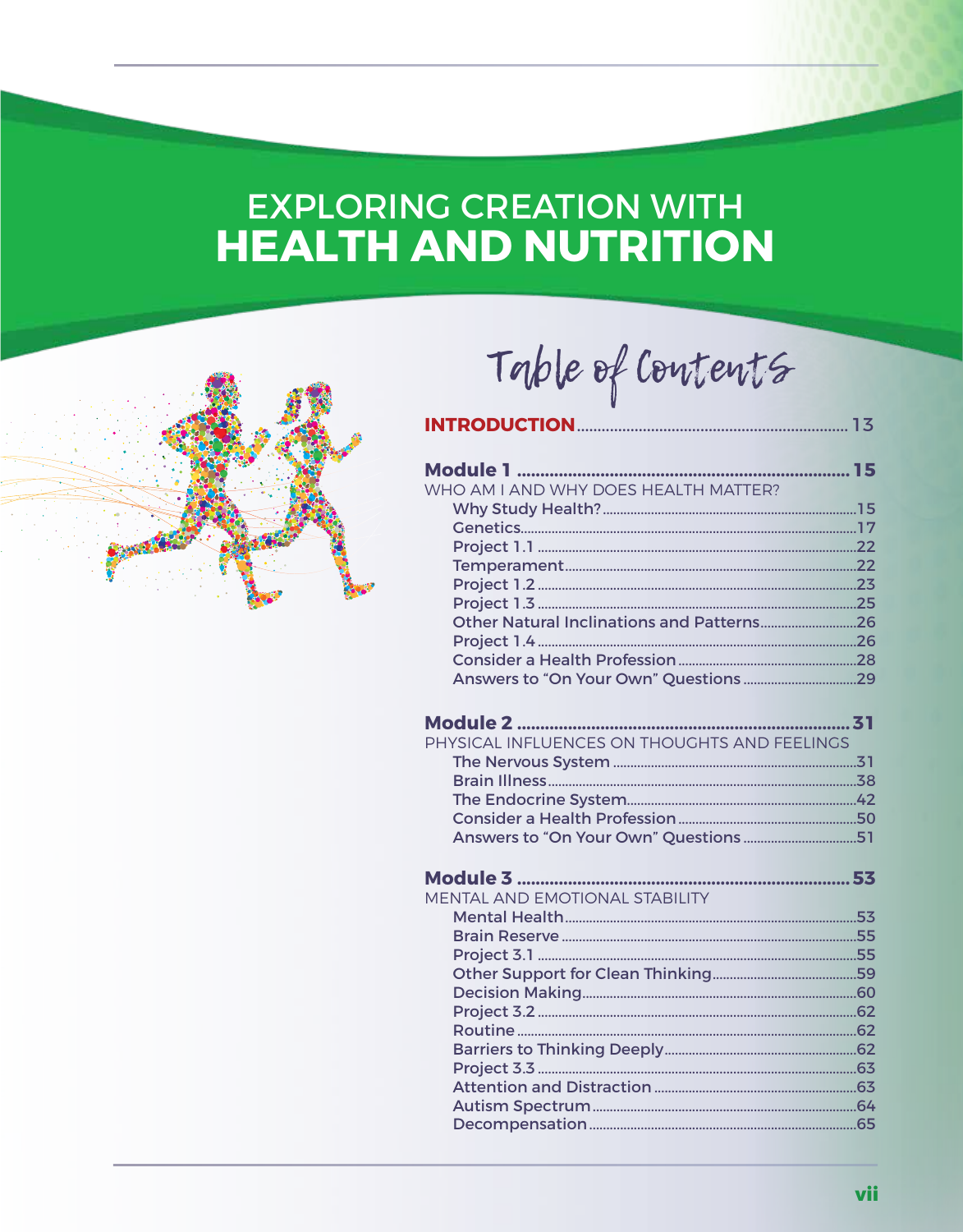| <b>Expressing Negative Emotions Thoughtfully75</b> |  |
|----------------------------------------------------|--|
|                                                    |  |
|                                                    |  |
| Expressing Positive Emotions Intentionally78       |  |
|                                                    |  |
|                                                    |  |
|                                                    |  |
|                                                    |  |

## 

| NTERPERSONAL HARMONY                           |  |
|------------------------------------------------|--|
| The Inestimable Value of Another Human Being83 |  |
|                                                |  |
|                                                |  |
|                                                |  |
|                                                |  |
|                                                |  |
|                                                |  |
|                                                |  |
|                                                |  |
|                                                |  |
|                                                |  |
|                                                |  |
|                                                |  |
| Courtesy for Building Good Relationships103    |  |
|                                                |  |
|                                                |  |
|                                                |  |
|                                                |  |
|                                                |  |
|                                                |  |
|                                                |  |

| <b>TREASURING YOUR SENSES</b> |  |
|-------------------------------|--|
|                               |  |
|                               |  |
|                               |  |
|                               |  |
|                               |  |
|                               |  |
|                               |  |
|                               |  |
|                               |  |
|                               |  |
|                               |  |
|                               |  |
|                               |  |
|                               |  |
|                               |  |
|                               |  |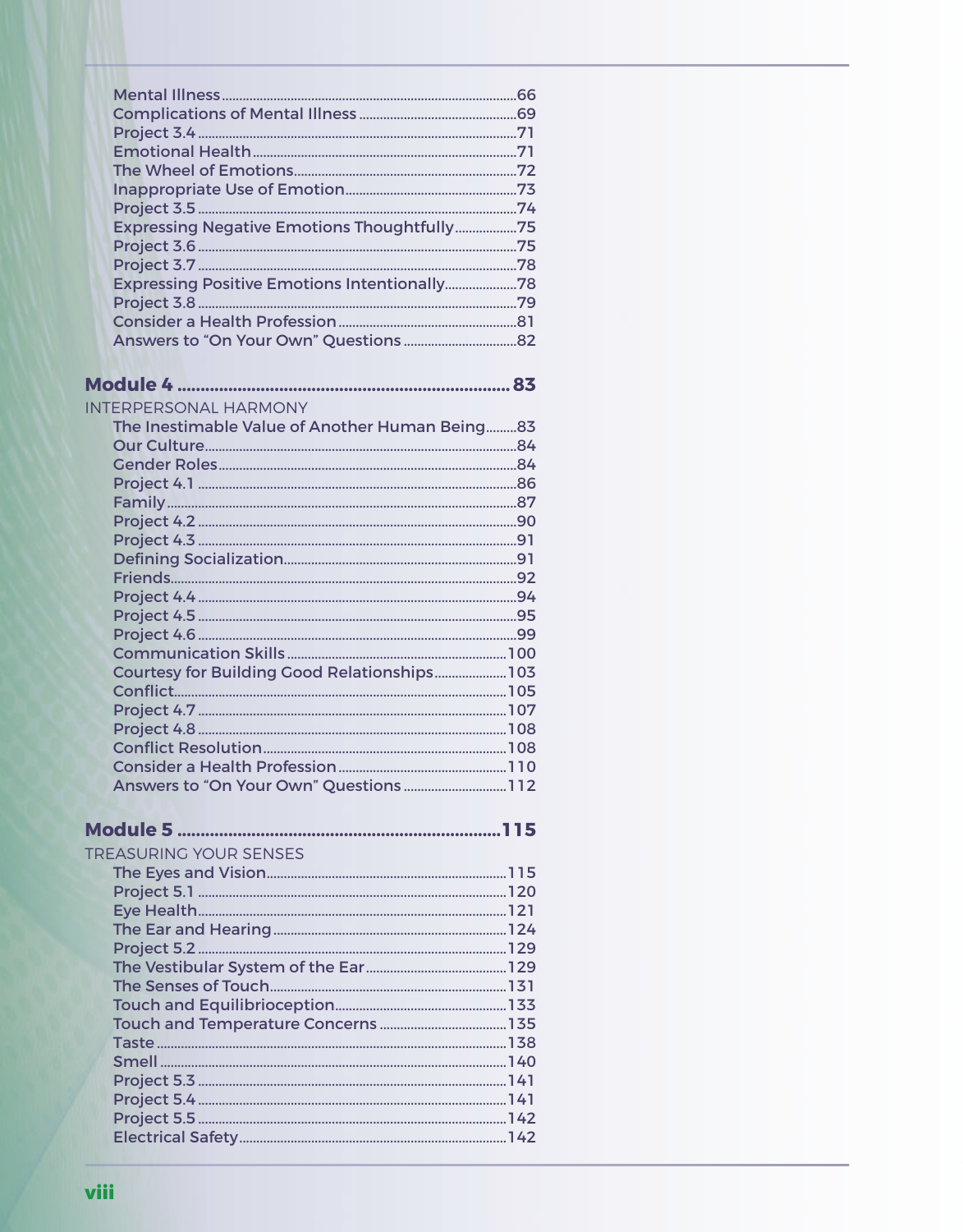| Answers to "On Your Own" Questions  146          |     |
|--------------------------------------------------|-----|
|                                                  |     |
|                                                  |     |
|                                                  |     |
|                                                  |     |
|                                                  |     |
| PROCESSING NOURISHMENT AND HYDRATION             |     |
|                                                  |     |
|                                                  |     |
|                                                  |     |
|                                                  |     |
|                                                  |     |
|                                                  |     |
|                                                  |     |
|                                                  |     |
|                                                  |     |
|                                                  |     |
|                                                  |     |
|                                                  |     |
|                                                  |     |
|                                                  |     |
|                                                  |     |
|                                                  |     |
|                                                  |     |
|                                                  |     |
|                                                  |     |
|                                                  |     |
| <b>FOOD SCIENCE I-MACRONUTRIENTS</b>             |     |
|                                                  |     |
|                                                  |     |
|                                                  |     |
|                                                  |     |
|                                                  |     |
|                                                  |     |
|                                                  |     |
|                                                  |     |
|                                                  |     |
|                                                  |     |
|                                                  |     |
|                                                  |     |
|                                                  |     |
|                                                  | 207 |
| <b>FOOD SCIENCE II-MICRONUTRIENTS</b>            |     |
|                                                  |     |
|                                                  |     |
|                                                  |     |
|                                                  |     |
|                                                  |     |
| Dietary Recommendations for the Macrominerals216 |     |
|                                                  |     |
|                                                  |     |
|                                                  |     |
|                                                  |     |
|                                                  |     |
|                                                  |     |
|                                                  |     |
|                                                  |     |
|                                                  |     |
|                                                  |     |
|                                                  |     |
|                                                  |     |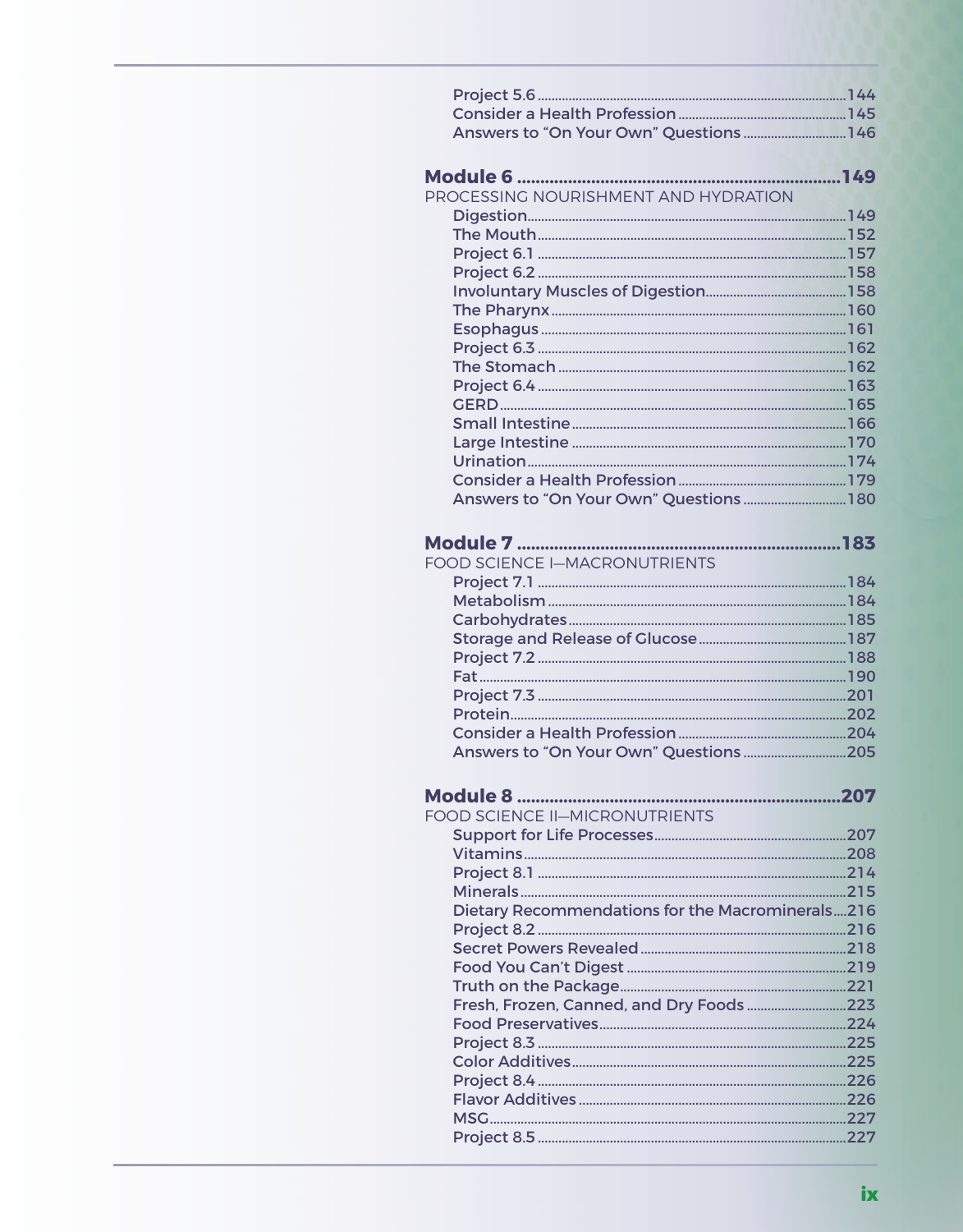| Improving Nutrition with a Vitamin Pill233 |  |
|--------------------------------------------|--|

## 

| LI 3 LOON AT WITAT TOO LAT                                   |      |
|--------------------------------------------------------------|------|
|                                                              | .237 |
| Establishing the Right Amount of Calories237                 |      |
|                                                              | .238 |
|                                                              | .239 |
| <b>Establishing the Right Balance of Macronutrients  239</b> |      |
|                                                              |      |
|                                                              |      |
|                                                              | .240 |
|                                                              | .240 |
|                                                              | .240 |
|                                                              | .242 |
|                                                              | .242 |
| Consider a Health Profession <b>Consider a</b>               | 747  |

|                       | 245  |  |
|-----------------------|------|--|
| DELIVERING THE OXYGEN |      |  |
|                       |      |  |
|                       |      |  |
|                       | .260 |  |
|                       | .265 |  |
|                       | .265 |  |
|                       |      |  |
|                       | .270 |  |
|                       | .271 |  |
|                       |      |  |
|                       |      |  |
|                       |      |  |

|                   | .279 |
|-------------------|------|
| <b>LET'S MOVE</b> |      |
|                   | .280 |
|                   | .283 |
|                   | .288 |
|                   | .289 |
|                   | .291 |
|                   | .295 |
|                   | 296  |
|                   | .298 |
|                   | .299 |
|                   | .301 |
|                   |      |
|                   |      |